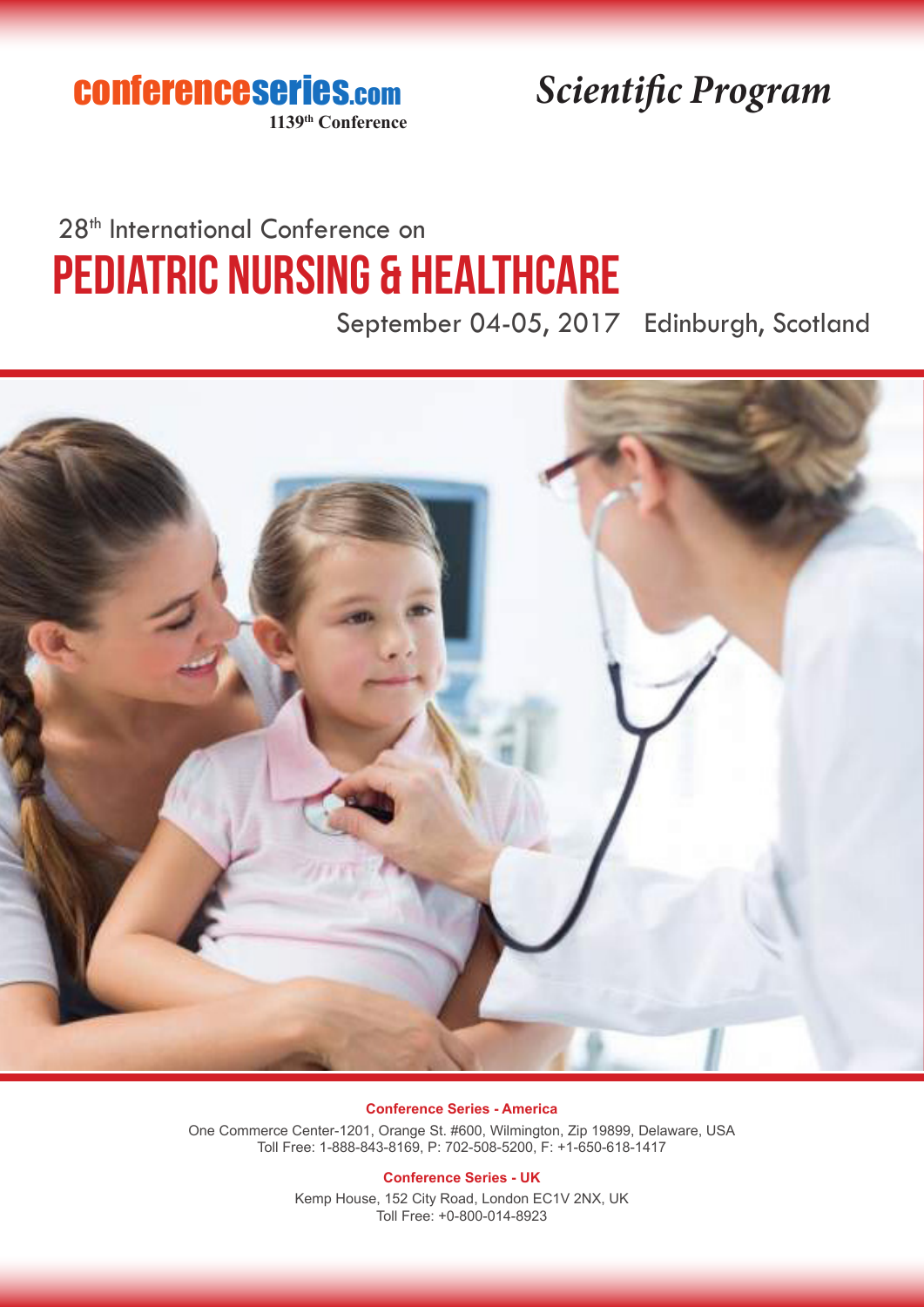## **Day 1 September 04, 2017**

**Hall-Tamdhu**

**09:00-09:30 Registrations**

# conferenceseries.com 09:30-10:00 Opening Ceremony

| Title: Oh, The Places You Will Go At Memorial Sloan Kettering In The World Of Pediatric<br>10:00-10:40 Oncology Nursing<br>Giselle Melendez, Memorial Sloan Kettering, USA<br>Title: Designing a Cyclical Continuing Education Program with Simulated Neonatal<br><b>Resuscitation Skills Practice for Neonatal Nurse Practitioners</b><br>10:40-11:20<br>Tiffany Gwartney, Johns Hopkins All Children's Hospital, USA<br><b>Group Photo</b><br>Networking and Refreshments Break 11:20-11:40 @ Academy Breakout Lounge |  |  |
|-------------------------------------------------------------------------------------------------------------------------------------------------------------------------------------------------------------------------------------------------------------------------------------------------------------------------------------------------------------------------------------------------------------------------------------------------------------------------------------------------------------------------|--|--|
|                                                                                                                                                                                                                                                                                                                                                                                                                                                                                                                         |  |  |
|                                                                                                                                                                                                                                                                                                                                                                                                                                                                                                                         |  |  |
|                                                                                                                                                                                                                                                                                                                                                                                                                                                                                                                         |  |  |
|                                                                                                                                                                                                                                                                                                                                                                                                                                                                                                                         |  |  |
|                                                                                                                                                                                                                                                                                                                                                                                                                                                                                                                         |  |  |
|                                                                                                                                                                                                                                                                                                                                                                                                                                                                                                                         |  |  |
|                                                                                                                                                                                                                                                                                                                                                                                                                                                                                                                         |  |  |
|                                                                                                                                                                                                                                                                                                                                                                                                                                                                                                                         |  |  |
| Title: Towards the Digitally-Augmented Nurse in Global Paediatric Healthcare<br>11:40-12:20                                                                                                                                                                                                                                                                                                                                                                                                                             |  |  |
| Claudia Pagliari, University of Edinburgh, Edinburgh                                                                                                                                                                                                                                                                                                                                                                                                                                                                    |  |  |
| Sessions: Pediatric Care and Nursing   Pediatric Healthcare   Pediatric Metal Health   Neonatology                                                                                                                                                                                                                                                                                                                                                                                                                      |  |  |
| <b>Adolescent Cardiology</b>                                                                                                                                                                                                                                                                                                                                                                                                                                                                                            |  |  |
| Session Chair: Bonnie Garner, Mountain Area Health Education Center,, USA                                                                                                                                                                                                                                                                                                                                                                                                                                               |  |  |
| Session Co-chair: Tiffany Gwartney, Johns Hopkins All Children's Hospital, USA<br><b>Session Introduction</b>                                                                                                                                                                                                                                                                                                                                                                                                           |  |  |
| <b>Title: Collaborative Pediatric International Cultural Learning: Mutual Learning Success</b>                                                                                                                                                                                                                                                                                                                                                                                                                          |  |  |
| 12:20-12:50                                                                                                                                                                                                                                                                                                                                                                                                                                                                                                             |  |  |
| Sharon Elizabeth Metcalfe, Western Carolina University, USA                                                                                                                                                                                                                                                                                                                                                                                                                                                             |  |  |
| Title: Parental role and involvement in decisions regarding children's healthcare in the<br>hospital.<br>12:50-13:20                                                                                                                                                                                                                                                                                                                                                                                                    |  |  |
| Antje Aarthun, University of Stavanger, Norway                                                                                                                                                                                                                                                                                                                                                                                                                                                                          |  |  |
| Lunch Break 13:20-14:20 @ Traders Restaurant                                                                                                                                                                                                                                                                                                                                                                                                                                                                            |  |  |
| Title: Maternal, Fetal, and Neonatal Care in Open Fetal Surgery for Congenital Cystic                                                                                                                                                                                                                                                                                                                                                                                                                                   |  |  |
| <b>Adenomatoid Malformation</b>                                                                                                                                                                                                                                                                                                                                                                                                                                                                                         |  |  |
| 14:20-14:50<br>Jinping Feng, Southern Medical University Affiliated Maternal & Child Health Hospital of                                                                                                                                                                                                                                                                                                                                                                                                                 |  |  |
| Foshan, China                                                                                                                                                                                                                                                                                                                                                                                                                                                                                                           |  |  |
| Title: The Urgent Need for U.S. Community-Based Pediatric Psychiatric Care<br>14:50-15:20                                                                                                                                                                                                                                                                                                                                                                                                                               |  |  |
| Margaret Levvis, Central Connecticut State University Department of Nursing, USA                                                                                                                                                                                                                                                                                                                                                                                                                                        |  |  |
| <b>Title: Using Serious Games and Gamification to Motivate Patients Do CBT Homework</b>                                                                                                                                                                                                                                                                                                                                                                                                                                 |  |  |
| 15:20-15:50<br>Ho Ming Lau, Institute of Psychiatry and Mental Health, Netherlands                                                                                                                                                                                                                                                                                                                                                                                                                                      |  |  |
| Networking and Refreshments Break 15:50-16:10 @ Academy Breakout Lounge                                                                                                                                                                                                                                                                                                                                                                                                                                                 |  |  |
| Title: Nurses' Response to Parents' "Speaking-up" Efforts to Ensure Their Hospitalized                                                                                                                                                                                                                                                                                                                                                                                                                                  |  |  |
| <b>Child's Safety: An Attribution Theory Perspective</b><br>16:10-16:40                                                                                                                                                                                                                                                                                                                                                                                                                                                 |  |  |
| Sondos Bsharat, The Emek Medical Center, Israel                                                                                                                                                                                                                                                                                                                                                                                                                                                                         |  |  |
| Title: Gaming Approach in atraumatic care.                                                                                                                                                                                                                                                                                                                                                                                                                                                                              |  |  |
| $16:40-17:10$<br>Sema Bayraktar, Bezmialem Vakıf University, Istanbul                                                                                                                                                                                                                                                                                                                                                                                                                                                   |  |  |
| <b>Panel Discussion</b>                                                                                                                                                                                                                                                                                                                                                                                                                                                                                                 |  |  |